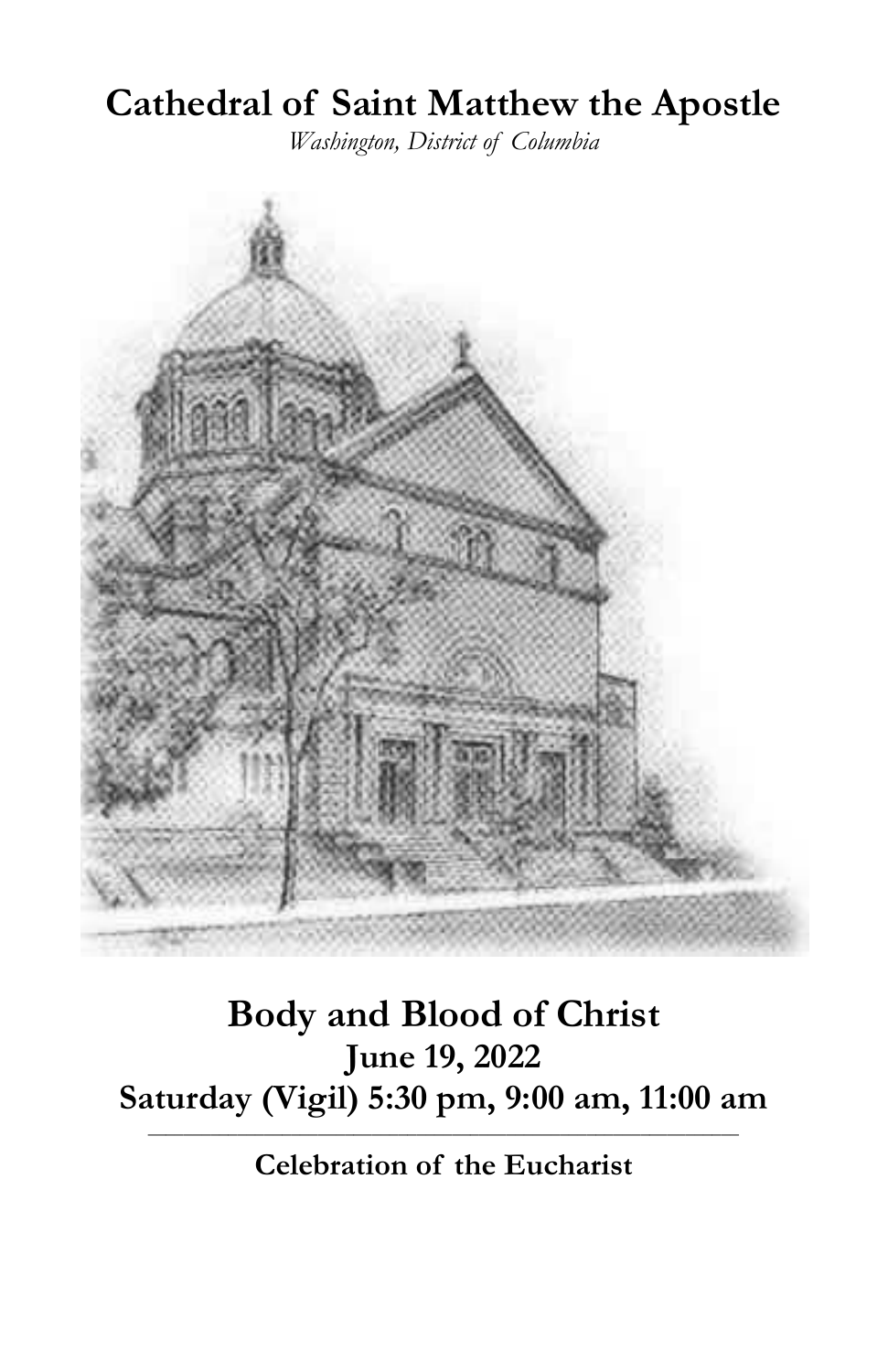## **Celebration of the Eucharist**

*Please take a moment before the liturgy to silence your phone and remove as many distractions as possible from your attention.*

| <b>ORGAN PRELUDE</b> | Andante Tranquilo      | Felix Mendelssohn |
|----------------------|------------------------|-------------------|
|                      | from Sonata in A major |                   |

| <b>ENTRANCE HYMN</b>                   | <b>GOD IS HERE</b>                             | WORSHIP 835  |
|----------------------------------------|------------------------------------------------|--------------|
| <b>GLORIA</b>                          | MASS OF STS. PETER AND PAUL<br>{See last page} | GOUIN        |
| <b>READINGS AND RESPONSORIAL PSALM</b> |                                                | WORSHIP 1108 |
|                                        |                                                |              |

You are a priest for ev - er, in the line of Mel-chi-ze-dek.

Text: The Revised Grail Psalms, © 2010, Conception Abbey and The Grail, admin. by GIA Publications, Inc.; refrain, Lectionary for Mass, © 1969, 1981, 1997, ICEL

Music: John Schiavone, © 1986, GIA Publications, Inc. Used with permission.under OneLicense.net A-701-294. All Rights Reserved.

### **GOSPEL ACCLAMATION** Robert Twynham

**GOSPEL**

**HOMLIY**

**NICENE CREED**

### **UNIVERSAL PRAYER**

**PREPARATION** Elevation #46 - Dom Paul Benoit, O.S.B



*Please scan this QR code with your phone to contribute to St. Matthew's Cathedral so that we may continue to serve the needs of our parish community and those who come to us for assistance and comfort.*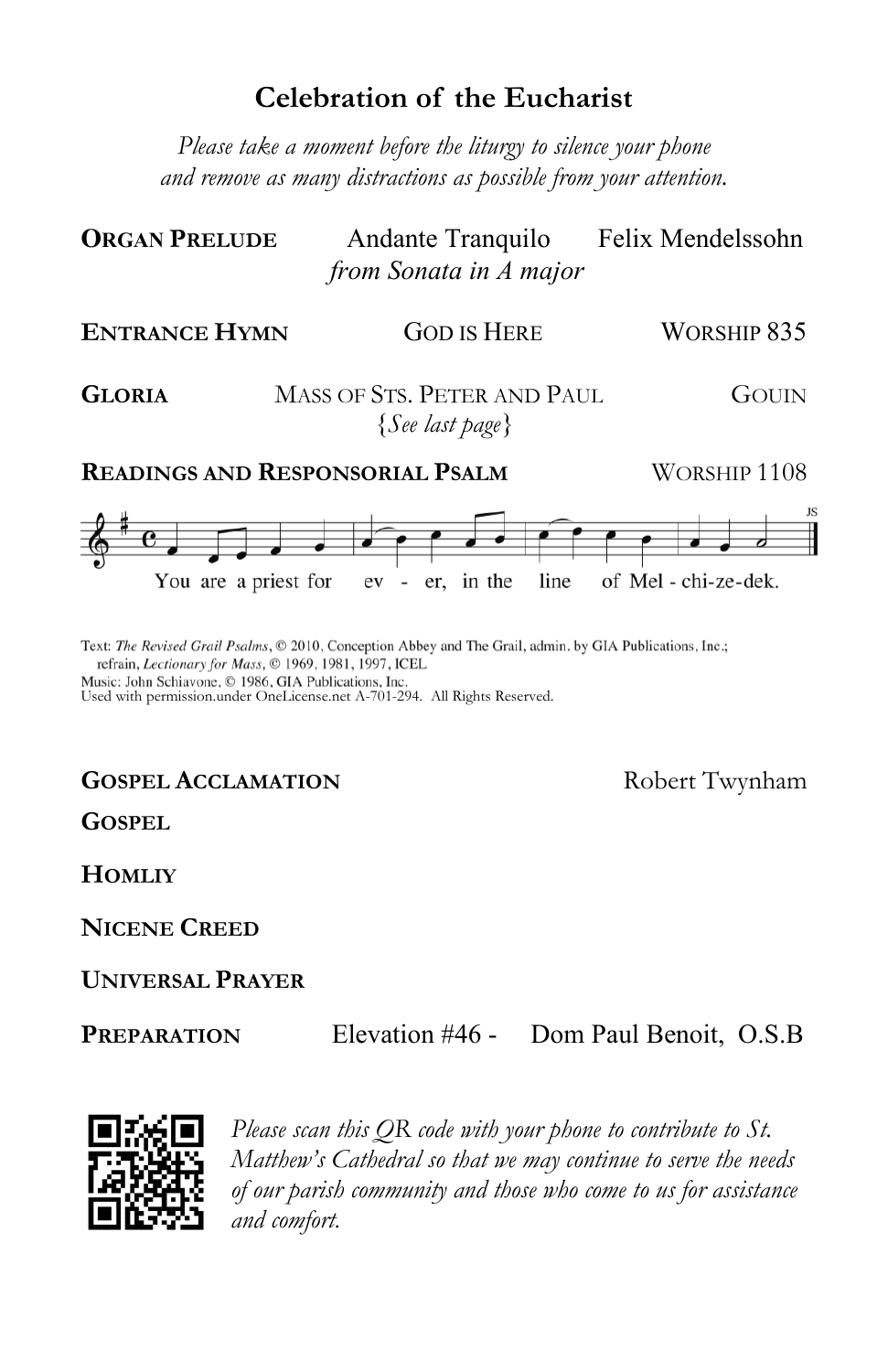COMMUNITY MASS Richard Proulx

*When we eat this bread and drink this cup, we proclaim your death O Lord, until you come again.*

**COMMUNION HYMN** TASTE AND SEE WORSHIP 952



Text: Psalm 34:2–3, 4–5, 6–7, 8–9, *The Revised Grail Psalms*, © 2010, Conception Abbey and The Grail, admin. by GIA Publications, Inc.; refrain, Inc.et Conelistic Publications (Inc.; refrain, Inc., refrain, Inc., refrain,

**RECESSIONAL** ALLELUIA! SING TO JESUS WORSHIP 953

**POSTLUDE** Con moto maestoso Felix Mendelssohn

 *from Sonata in A major*